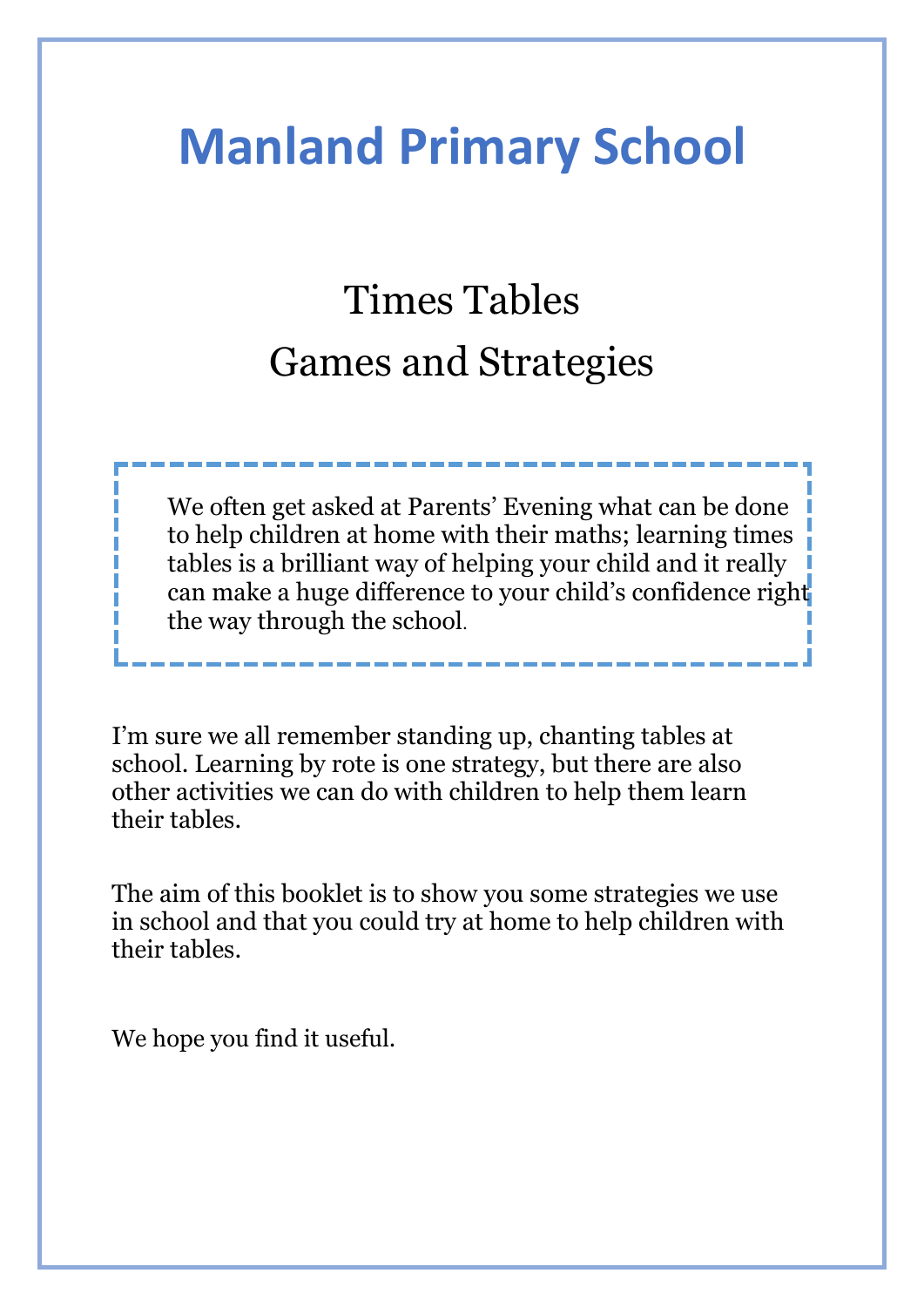# **Learning Tables**

In the table below are the National Curriculum times tables expectations for each year group. The children will be tested on their times tables regularly in school.

|                   | <b>Expectations for times tables for each year group</b>             |
|-------------------|----------------------------------------------------------------------|
|                   | Count in multiples of 2, 5 and 10.                                   |
| Year <sub>1</sub> | Recall and use all doubles to 10 and corresponding halves.           |
| Year <sub>2</sub> | Recall and use multiplication and division facts for the 2, 5 and 10 |
|                   | times tables including recognising odd and even numbers.             |
|                   | Recall and use multiplication and division                           |
| Year 3            | facts for the 3, 4 and 8 times tables.                               |
|                   |                                                                      |
|                   | Recall and use multiplication and division facts for tables up to 12 |
| Year 4            | X <sub>12</sub>                                                      |
| Year <sub>5</sub> | Revision of all times tables and division facts up to 12 x 12        |
| Year 6            | Revision of all times tables and division facts up to 12 x 12        |

### **Useful Tips**

Stick to one table at a time to minimise confusion.

Start with chanting and writing them out slowly in order.

Then move on to completing the answers quickly in order – on paper or verbally with your child.

Finally, move on to completing the answers in any order.

Keep reminding your child that  $3 \times 4$  is the same as  $4 \times 3$  – this effectively halves the number of tables facts.

Each table has a square number 3 x 3, 7 x 7 etc. These are special numbers that can act as a memory hook – emphasise them!

Talk about the numbers as you are encountering them " $5 \times 7 = 35$  that's our house number" – this makes more memory hooks.

After you have been through all of the tables for your year, try to pick out specific times tables facts to learn – there are particular facts that many children find difficult e.g. 7 x 8 You may find it useful to write them on lolly sticks or cards with the answers on the back.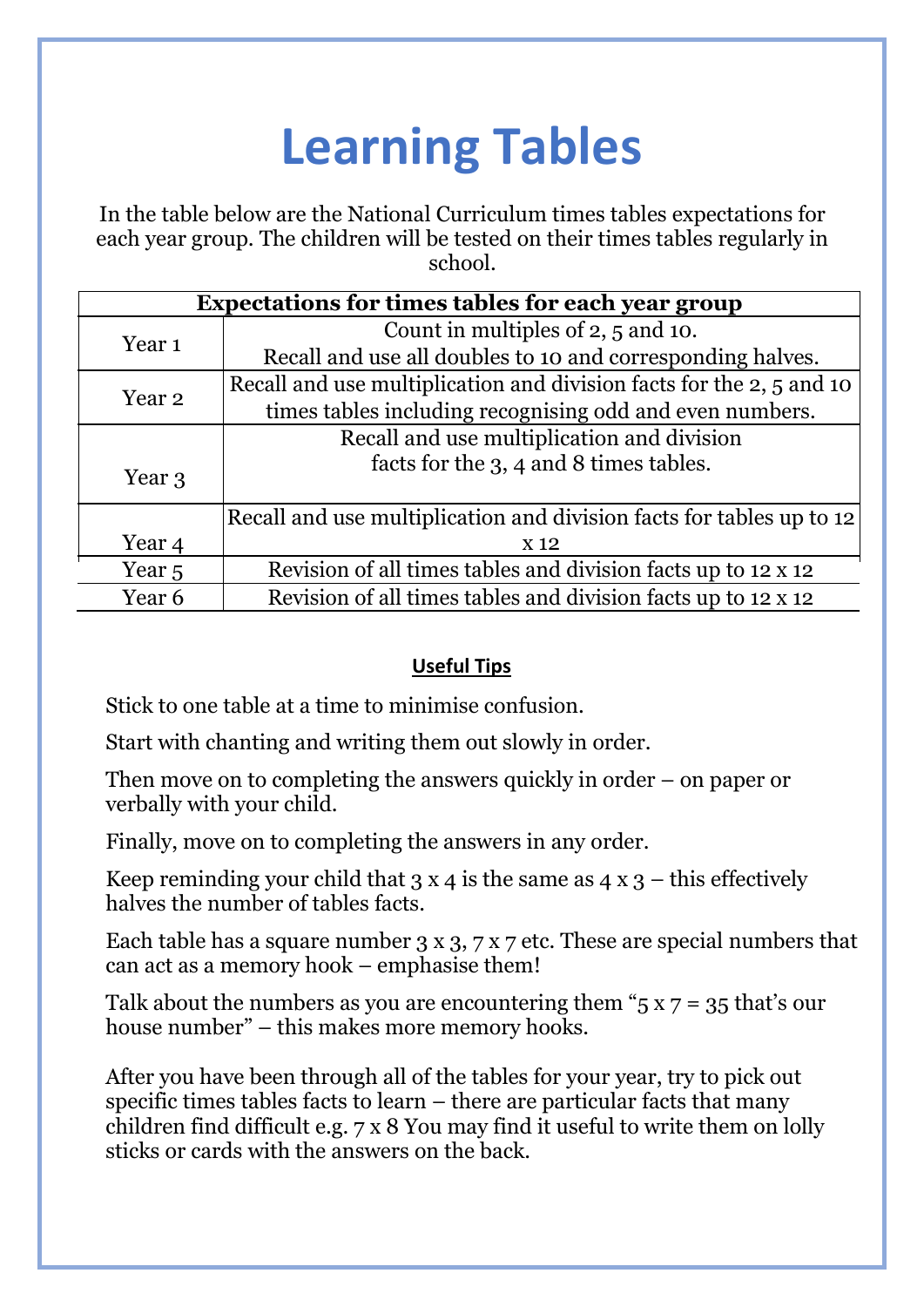| 6<br>$\mathbf{u}$<br>10<br>$\overline{1}$<br>$\bullet$                     | 쀼<br>2<br>Ħ<br>m<br>6<br>œ<br>×<br>$\overline{\mathbf{x}}$<br>$\overline{\phantom{a}}$<br>S | $\boldsymbol{z}$<br>n<br>¢<br>× | 窝<br>n<br>ه<br>×<br>S                           | 噐<br>n<br>G<br>×<br>G                          | 유<br>m<br>œ<br>×<br>-         | 等<br>n<br>6<br>×<br>œ                           | 嵓<br>$\mathbf{H}$<br>6<br>×<br>G                     | ន<br>$\mathbf{u}$<br>6<br>×<br>$\mathbf{e}$ | 8<br>$\blacksquare$<br>G<br>×<br>Ξ | r<br>$\blacksquare$<br>4<br>$\mathbf{x}$<br>t2                                  | $12 = 12$<br>×                | 지<br>u<br>e<br>×<br>$\sim$             | 噐<br>n<br>a<br>$\overline{\mathbf{x}}$<br>$\bullet$ | \$<br>u<br>R     | 8<br>٠<br>a<br>m              | r<br>n<br>있<br>CO                | 3<br>×<br>e<br>-            | 8<br>$\mathbf{u}$<br>a<br>×<br>$\bullet$ | ε<br>Ħ<br>¥<br>×<br>$\bullet$ | ã<br>Ħ<br>10 x 12                | ã<br>н<br>a<br>×<br>÷   | $\frac{3}{4}$<br>н<br>¥<br>×<br>望                 |
|----------------------------------------------------------------------------|---------------------------------------------------------------------------------------------|---------------------------------|-------------------------------------------------|------------------------------------------------|-------------------------------|-------------------------------------------------|------------------------------------------------------|---------------------------------------------|------------------------------------|---------------------------------------------------------------------------------|-------------------------------|----------------------------------------|-----------------------------------------------------|------------------|-------------------------------|----------------------------------|-----------------------------|------------------------------------------|-------------------------------|----------------------------------|-------------------------|---------------------------------------------------|
| S<br>$\blacksquare$<br>S<br>S                                              | e<br>m<br>n<br><b>ID</b><br>S<br>œ                                                          | ន<br>n<br>m                     | æ<br>m<br><b>IO</b><br>ж<br>m                   | ន<br>m<br><b>SD</b><br>G                       | 翯<br>œ<br>S                   | ş<br>о<br><b>SP</b><br>œ                        | 4<br>œ<br><b>in</b><br>×<br>0                        | ន<br>u<br>S<br>×<br>9                       | s<br>u<br>Đ<br>×<br>≂              | 8<br>u<br>S<br>х<br>딩                                                           | ÷<br>п<br>÷<br>×              | R<br>m<br>×<br>$\overline{\mathbf{c}}$ | 冩<br>m<br>÷<br>×<br>$\bullet$                       | 1<br>m<br>Ŧ<br>× | S,<br>m<br>÷<br>×<br>m        | 5<br>m<br>∓<br>×<br>¢            | F<br>$\mathbf{u}$<br>∓<br>× | 噐<br>m<br>÷<br>×<br>$\bullet$            | g<br>m<br>÷<br>×<br>S         | e<br>$\mathbf{u}$<br>F<br>×<br>e | ë<br>n<br>F<br>×<br>H   | 132<br>٠<br>F<br>×<br>12                          |
| n<br>×<br>÷                                                                | 언<br>Ħ<br>n<br>u<br>×<br>×<br><b>CH</b><br>ຶ                                                | ۴<br>m<br>寸<br>×<br>₩           | ន<br>$\mathbf{u}$<br>₩<br>×<br><b>in</b>        | Ħ,<br>$\blacksquare$<br>÷<br>×<br>G            | 胃<br>m<br>₩<br>×<br>-         | ន<br>٠<br>Ħ<br>×<br>$\bullet$                   | 篙<br>m<br>s<br>×<br>e                                | ş<br>ü<br>₹<br>×<br>$\bullet$               | ३<br>n<br>÷<br>$\blacksquare$<br>Ξ | 等<br>u<br>¢<br>×<br>으                                                           | a,<br>n<br>e<br>$\frac{1}{2}$ | 暠<br>m<br>e<br>2 x                     | 呂<br>m<br>유<br>×                                    | S<br>n<br>e<br>× | 8<br>n<br>s<br>×<br><b>MD</b> | 8<br>$\mathbf{u}$<br>₽<br>×<br>G | g<br>m<br>g<br>×<br>-       | 8<br>Ħ<br>s<br>×<br>æ                    | 8<br>٠<br>e<br>×<br><b>on</b> | \$<br>u<br>$\bullet$<br>10 x     | F10<br>$10 =$<br>×<br>× | 120<br>$\blacksquare$<br>s<br>$\pmb{\times}$<br>R |
| ш<br>S                                                                     | п<br>п                                                                                      | u                               | r<br>m                                          | r<br>п                                         | 萬<br>u                        | ,<br>ш                                          | R<br>п<br>S<br>o                                     | 吕<br>$\blacksquare$<br>S<br>×               | 噐<br>n<br>S<br>×                   | 禺<br>п<br>m<br>×<br>R                                                           | Œ<br><b>GR</b>                |                                        | ឆ<br>m<br>G                                         | 噐<br>п<br>G      | п<br>œ<br>m                   | Ħ                                | ь<br>п<br>G)                | m<br>ຶ                                   | ŏ<br>m<br>¢<br>×<br>e         | ន<br>u<br>$\bullet$<br>×<br>e    | g,<br>m<br>G<br>×<br>Φ  | as-<br>u<br>G<br>×<br>u                           |
| G.<br>п<br>$\sim$<br>$\sim$<br>×<br>$\sim$<br>٠<br>$\overline{\mathbf{N}}$ | π<br>п<br>ż<br>×<br>$\bullet$                                                               | н<br>Z<br>×<br><b>A</b>         | ш<br>$\overline{\mathbf{u}}$<br>×<br><b>SID</b> | m<br>$\overline{\mathbf{r}}$<br>×<br>$\bullet$ | п<br>2<br>×<br>$\overline{ }$ | u<br>$\overline{\phantom{a}}$<br>×<br>$\bullet$ | #<br>Ħ<br>$\overline{\phantom{a}}$<br>×<br>$\bullet$ | ន<br>m<br>2<br>×<br>e                       | Z<br>n<br>11 x 2                   | 深<br>$\mathbf{H}$<br>$\overline{\mathbf{r}}$<br>$\boldsymbol{\mathsf{x}}$<br>12 | n<br>80<br>×<br>œ             | ü<br>œ<br>×<br>N                       | ü<br>$\bullet$<br>×<br>C                            | u<br>œ           | <b>SD</b>                     | $\bullet$<br>×<br><b>iD</b>      | u<br>$\bullet$<br>×         | m<br>8<br>×<br>B                         | 얺<br>m<br>80<br>×<br>ö,       | 8<br>ü<br>$x = 8$<br>ė           | m<br>$\infty$<br>×<br>÷ | 罟<br>m<br>$\bullet$<br>×<br>으                     |
|                                                                            |                                                                                             | Ħ                               | w<br>u                                          | to<br>n                                        | W                             | Ħ                                               | 9x1z                                                 | ş<br>$10 \times 1$ =                        | $11 \times 12$                     | $12 \times 1 = 12$                                                              | n                             |                                        | ਨ<br>m                                              | 문<br>n           |                               | S<br>Ħ                           | п                           | 볾<br>Ħ                                   | 8<br>٠                        | R<br>ü                           | n                       | 품                                                 |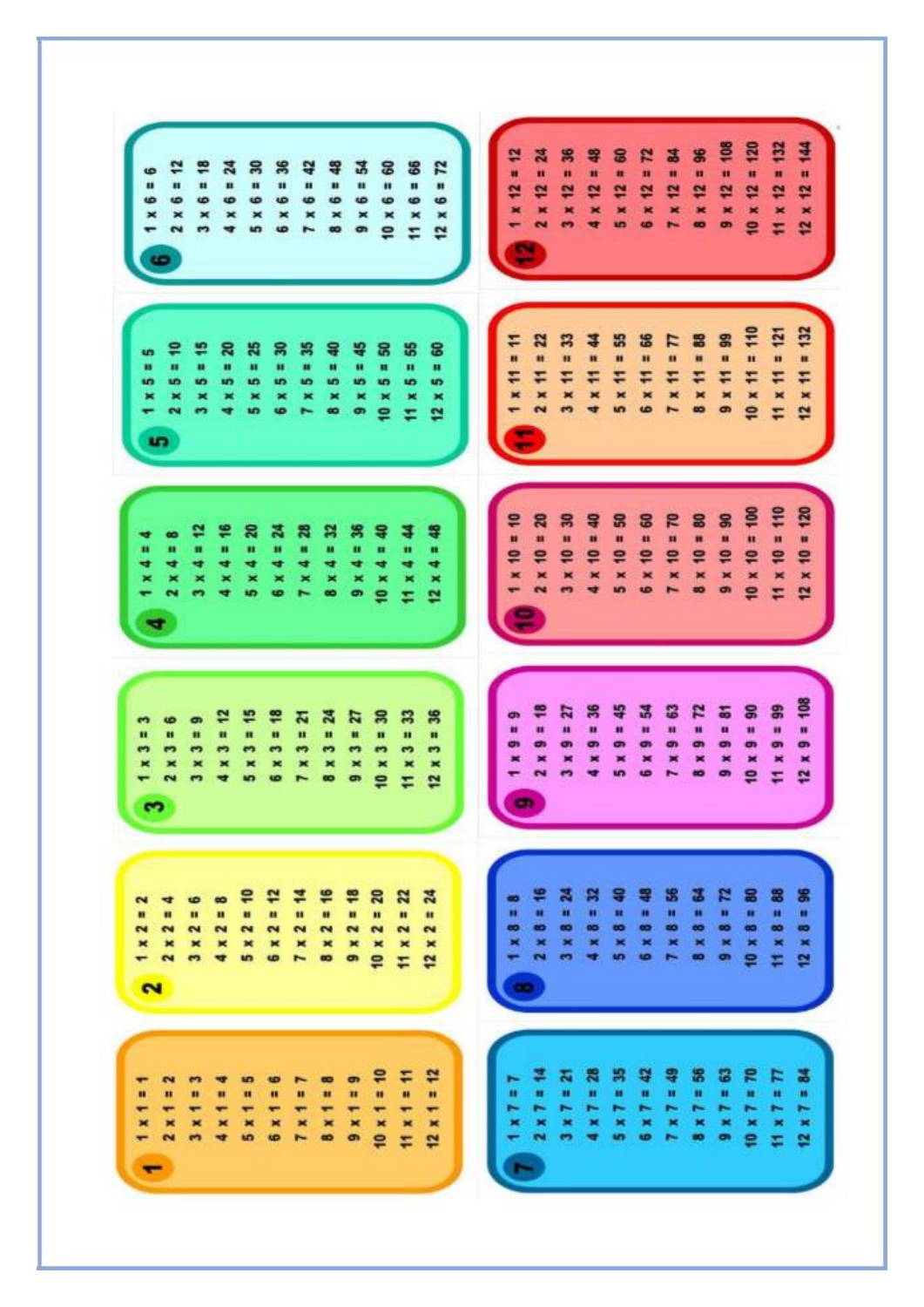

### **Rhyme Time!**

Silly rhymes can help children learn tricky tables, e.g.,  $8 \times 8 = 64$ 'He ate and ate and was sick on the floor, eight times eight is 64.'

 $3 \times 3 = 9$  'Swing from tree to tree on a vine, three times three is nine.'

7 x 7 = 49 'Seven times seven is like a rhyme, it all adds up to 49.'

 $4 \times 4 = 16$  'A 4 by 4 is a mean machine. I'm going to get one when I am 16.'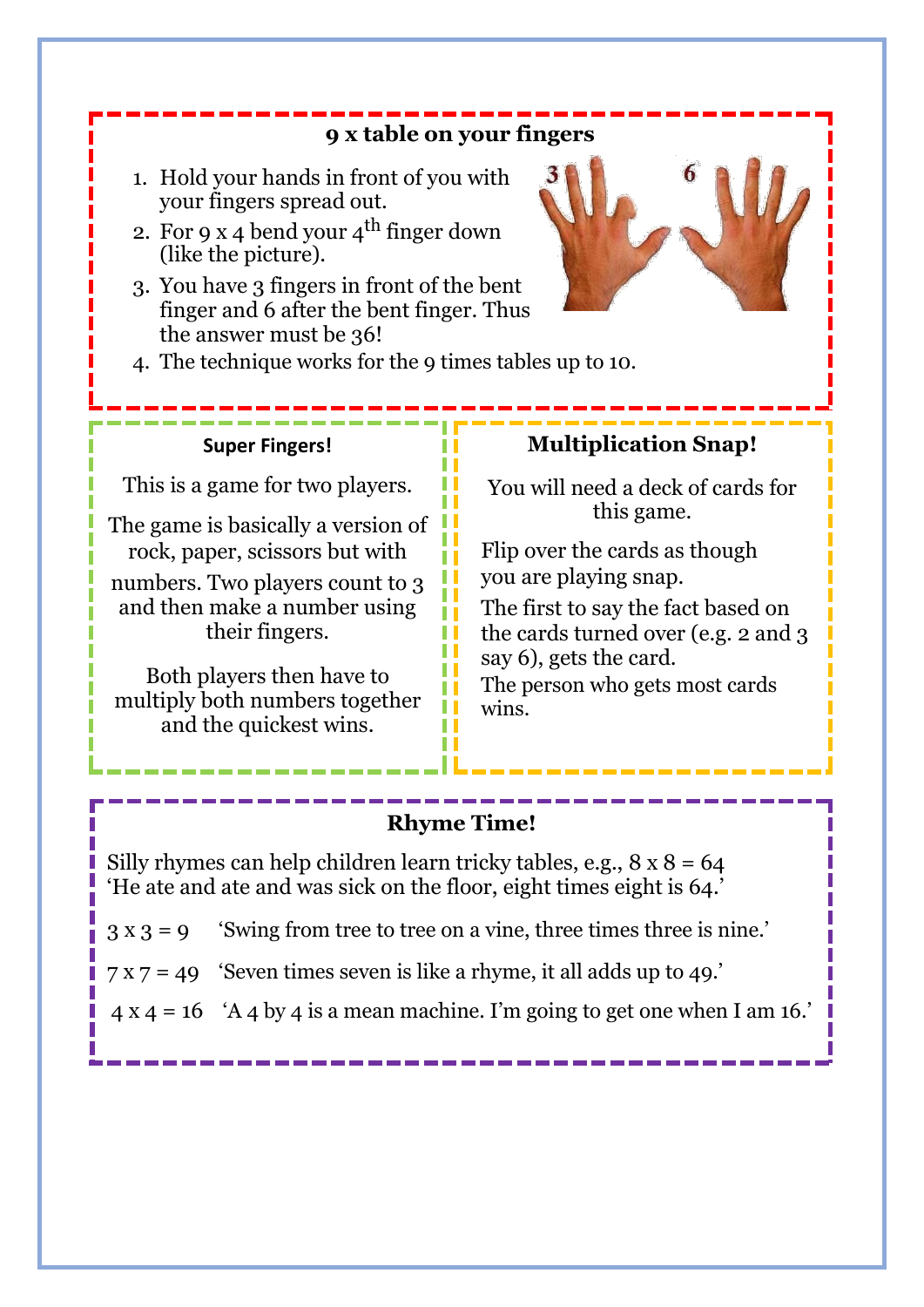#### **One Less = Nine**

This is a strategy for learning the 9 x tables. The key to it is that for any answer in the nine times tables, both digits add up to 9. Try it and see!

Subtract 1 from the number you are multiplying by. E.g.  $7 \times 9$  – one less than  $7$  is 6.

This number becomes the first number in the answer,  $7 \times 9 = 6$ 

The two numbers in the answer add up to 9 so the second number must be  $3, 7x9 = 63$ 

#### **Bingo!**

This game will need 2 players.

Make a grid of six squares on a piece of paper and ask your child to write a number in each square from their target tables. Give them a question and if they have the answer they mark the answer off. First one to mark off all their numbers is the winner!



#### **Looking for Patterns**

Being able to spot the patterns in numbers is an important skill and can also help with learning times tables. Children can investigate these multiplication rules;

Odd number x odd number = odd number  $(3 x 5 = 15)$ Even number x even number = even number  $(4 \times 6 = 24)$ Odd number x even number = even number  $(3 x 6 = 18)$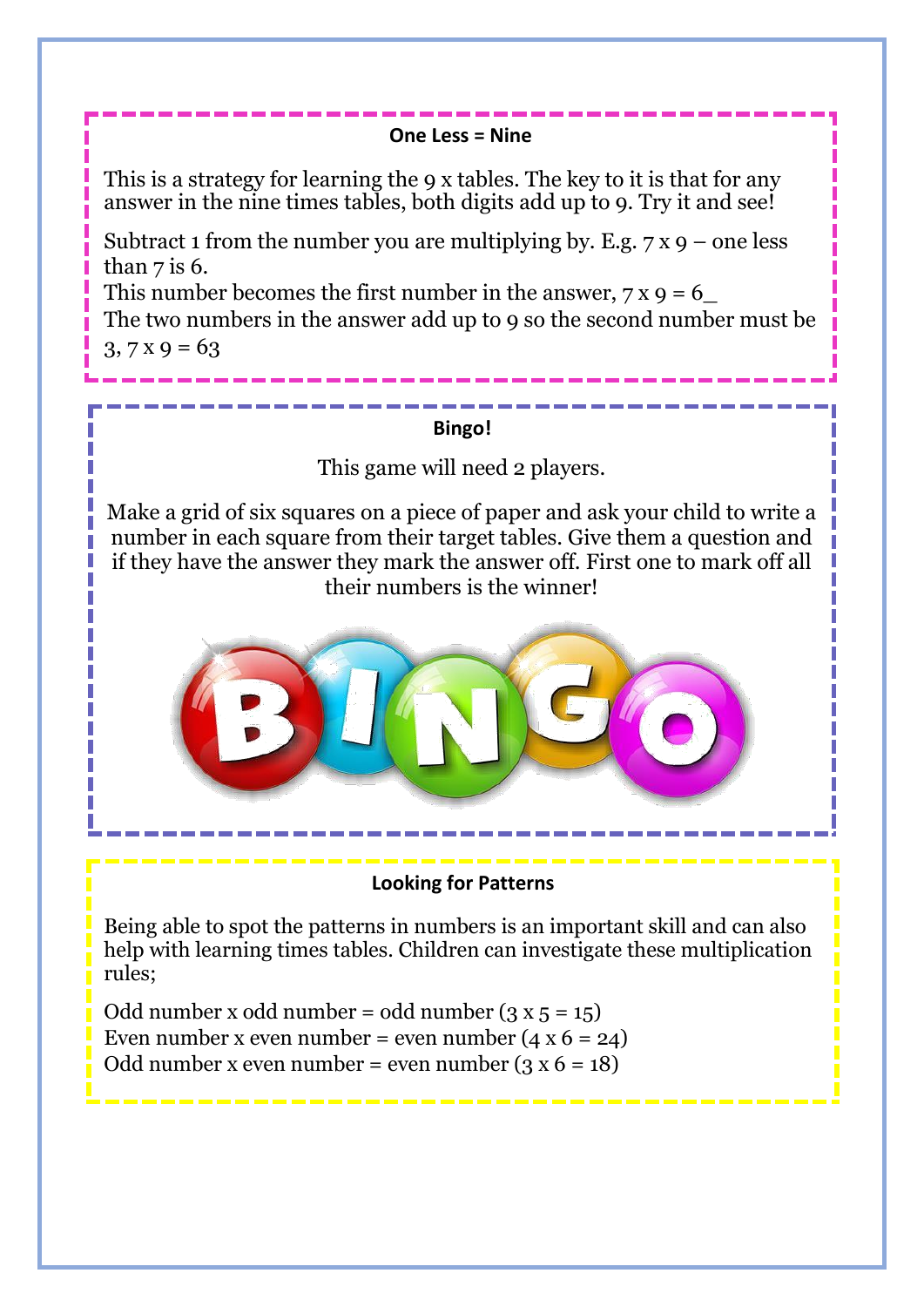#### **Websites**

[www.topmarks.co.uk](http://www.topmarks.co.uk/)

-Hit the Button

-Coconut Multiples

-Maths Fishing

-Times Table Rockstars

-Times Tables Shooting

-Times Tables Memory

-Spuq Balloons

-Times Tables Rally

[www.youtube.com](http://www.youtube.com/)

-Mr.DeMaio

**Tricky Sixes**

Six times tables can be tricky to learn. One helpful trick is that in the 6 times tables, when you multiply an even number by 6, they both end in the same digit.

> $2 \times 6 = 12$  $4 \times 6 = 24$  $6 \times 6 = 36$  $8 \times 6 = 48$

#### **Double, Double!**

A quick trick for learning the fours is just to double, double. Double the number and then double it again.

For example;

3 x 4 double 3 is 6, double 6 is 12

5 x 4 double 5 is 10, double 10 is 20

6 x 4 double 6 is 12, double 12 is 24

9 x 4 double 9 is 18, double 18 is 36

#### **Speed Tables!**

П

Time challenges can be a really good way of helping times tables become automatic. Some ideas we use in school are;

-measuring the time it takes to write the tables, then trying to beat the time.

-seeing how many times you can write that table in 1 minute.

-race/challenge against other people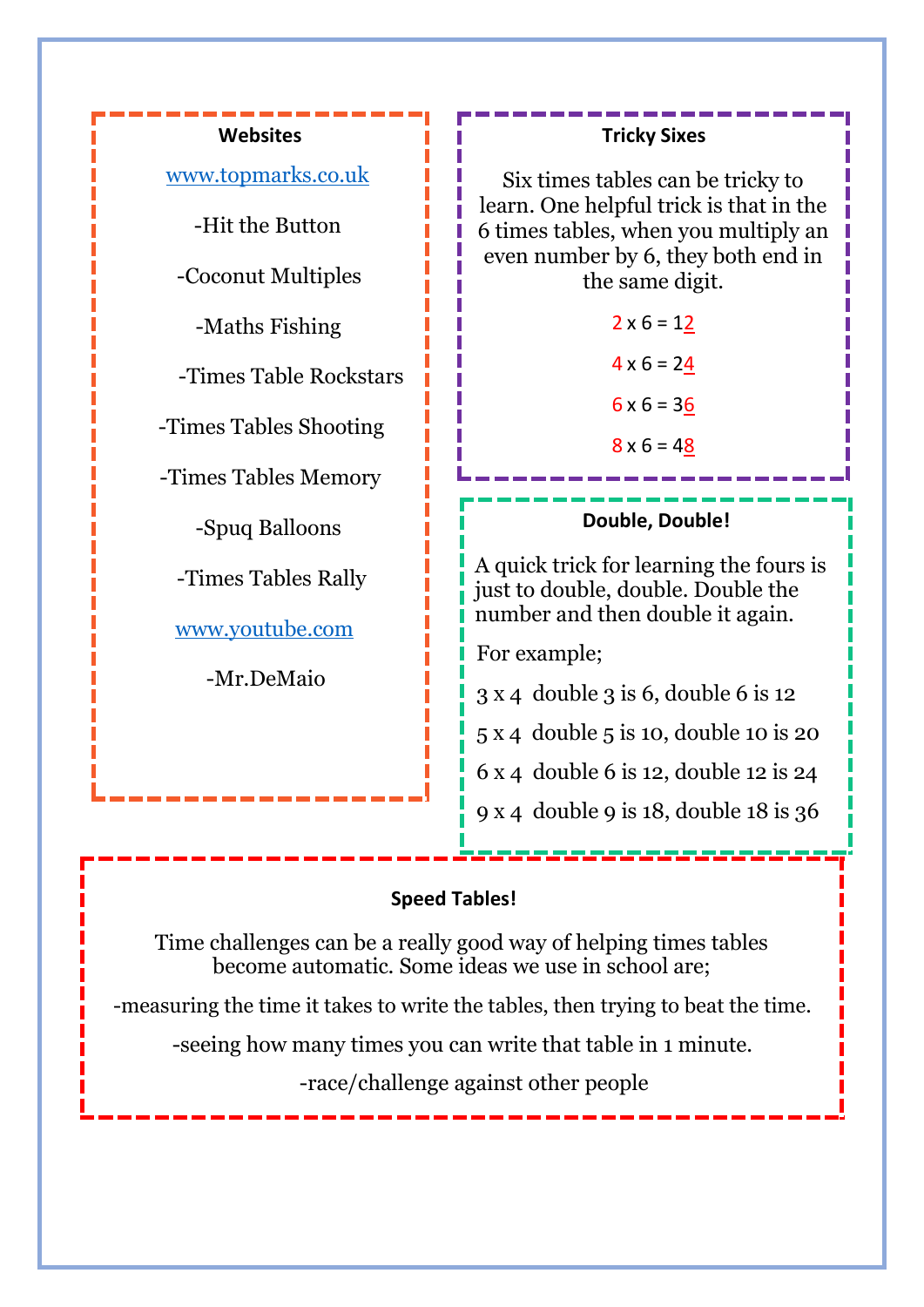**Times Table Square**

The times table square could be used for;

- Revising tables

- Exploring patterns

- Checking answers in independent work

| 12 X 12 Multiplication Table |                         |                         |                         |                         |                         |                         |                         |                         |                         |                         |                         |                         |                         |
|------------------------------|-------------------------|-------------------------|-------------------------|-------------------------|-------------------------|-------------------------|-------------------------|-------------------------|-------------------------|-------------------------|-------------------------|-------------------------|-------------------------|
| $\boldsymbol{\mathsf{x}}$    | $\mathbf 0$             | $\mathbf{1}$            | $\overline{c}$          | 3                       | 4                       | 5                       | 6                       | $\overline{7}$          | 8                       | 9                       | 10                      | 11                      | 12                      |
| $\overline{O}$               | $\mathbf 0$             | $\overline{\mathbf{0}}$ | $\overline{\mathbf{O}}$ | $\overline{\mathbf{0}}$ | $\overline{\mathbf{O}}$ | $\overline{\mathbf{O}}$ | $\overline{\mathbf{O}}$ | $\overline{\mathbf{O}}$ | $\overline{\mathbf{O}}$ | $\overline{\mathbf{O}}$ | $\overline{\textbf{O}}$ | $\overline{\textbf{O}}$ | $\overline{\textbf{O}}$ |
| $\mathbf{1}$                 | $\overline{\mathbf{O}}$ | $\mathbf{1}$            | $\overline{2}$          | $\overline{\mathbf{3}}$ | 4                       | 5                       | $\overline{6}$          | $\overline{7}$          | 8                       | 9                       | 10                      | 11                      | 12                      |
| $\overline{c}$               | $\overline{\mathbf{O}}$ | $\overline{2}$          | 4                       | $\overline{6}$          | 8                       | 10                      | 12                      | 14                      | 16                      | 18                      | 20                      | 22                      | 24                      |
| 3                            | $\overline{\mathbf{O}}$ | $\overline{3}$          | $\overline{6}$          | 9                       | 12                      | 15                      | 18                      | 21                      | 24                      | 27                      | 30                      | 33                      | 36                      |
| 4                            | $\overline{\mathbf{O}}$ | 4                       | 8                       | 12                      | 16                      | 20                      | 24                      | 28                      | 32                      | 36                      | 40                      | 44                      | 48                      |
| 5                            | $\overline{\mathbf{O}}$ | 5                       | 10                      | 15                      | 20                      | 25                      | 30                      | 35                      | 40                      | 45                      | 50                      | 55                      | 60                      |
| 6                            | $\overline{\mathbf{0}}$ | 6                       | 12                      | 18                      | 24                      | 30                      | 36                      | 42                      | 48                      | 54                      | 60                      | 66                      | 72                      |
| $\overline{7}$               | $\overline{\mathbf{O}}$ | $\overline{7}$          | 14                      | 21                      | 28                      | 35                      | 42                      | 49                      | 56                      | 63                      | 70                      | 77                      | 84                      |
| 8                            | $\overline{\mathbf{O}}$ | 8                       | 16                      | 24                      | 32                      | 40                      | 48                      | 56                      | 64                      | 72                      | 80                      | 88                      | 96                      |
| 9                            | $\overline{\mathbf{O}}$ | 9                       | 18                      | 27                      | 36                      | 45                      | 54                      | 63                      | 72                      | 81                      | 90                      | 99                      | 108                     |
| 10                           | $\overline{\mathbf{O}}$ | 10                      | 20                      | 30                      | 40                      | 50                      | 60                      | 70                      | 80                      | 90                      | 100                     | 110                     | 120                     |
| 11                           | $\overline{\mathbf{O}}$ | 11                      | 22                      | 33                      | 44                      | 55                      | 66                      | 77                      | 88                      | 99                      | 110                     | 121                     | 132                     |
| 12                           | $\overline{\mathbf{O}}$ | 12                      | 24                      | 36                      | 48                      | 60                      | 72                      | 84                      | 96                      | 108                     | 120                     | 132                     | 144                     |